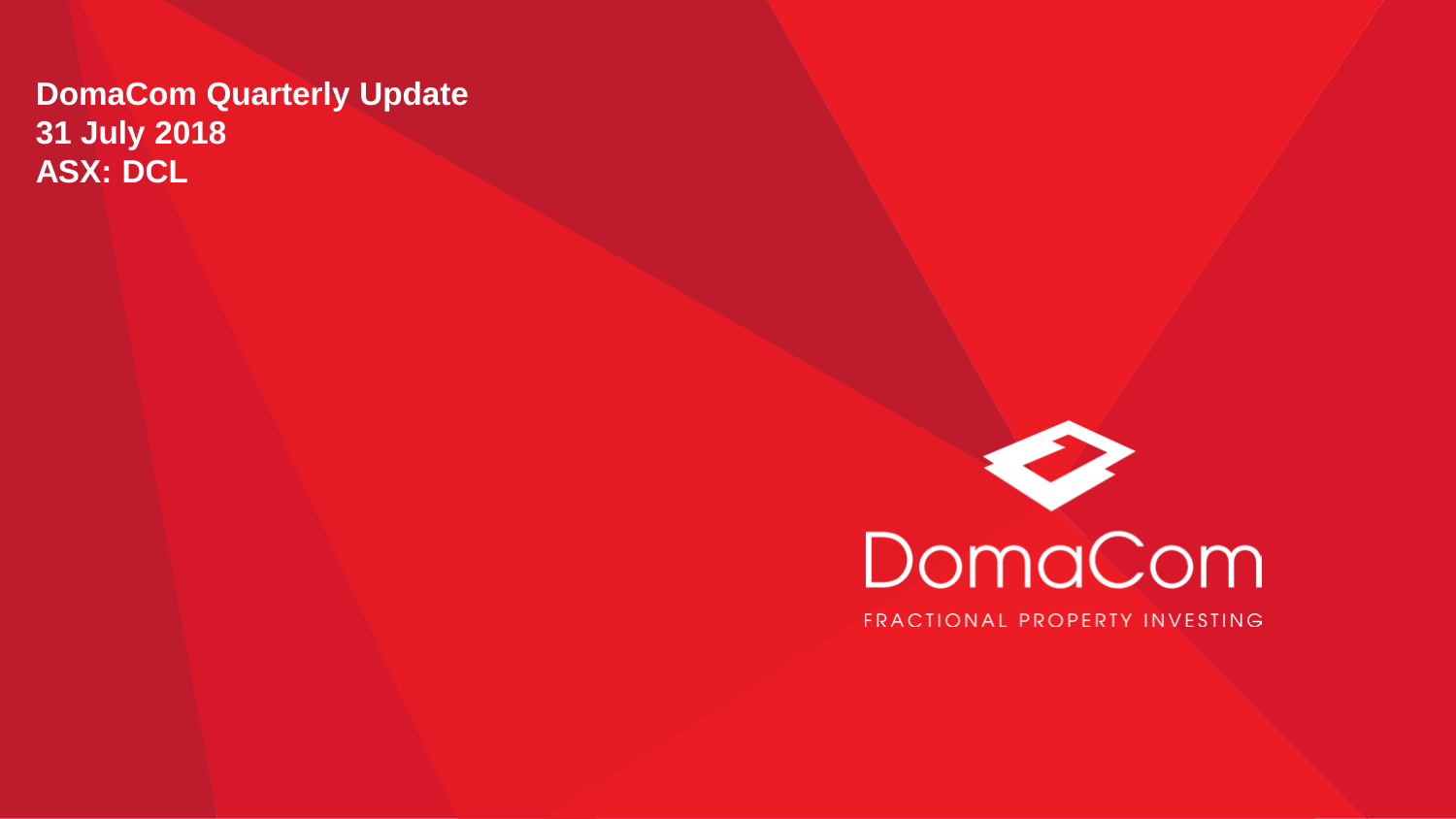### **CORPORATE SNAPSHOT**



| <b>Key Statistics:</b> |                            |
|------------------------|----------------------------|
| ASX Code:              | DCL (Listed November 2016) |
| <b>Share Price:</b>    | 6.4 cents @ July 30th 2018 |
| Shares on Issue:       | 116,603,865 (Incl. Escrow) |
| Market Cap:            | \$7.5 Million              |
|                        |                            |
| FUM as at 31 July      | \$34.6 Million             |

### **Highly Experienced Board:**

Chairman Grahame Evans Non-Executive Director Graeme Billings Non-Executive Director David Archbold Non-Executive Director Peter Church OAM CEO **Arthur Naoumidis** COO Ross Laidlaw CFO/Co Secretary Philip Chard

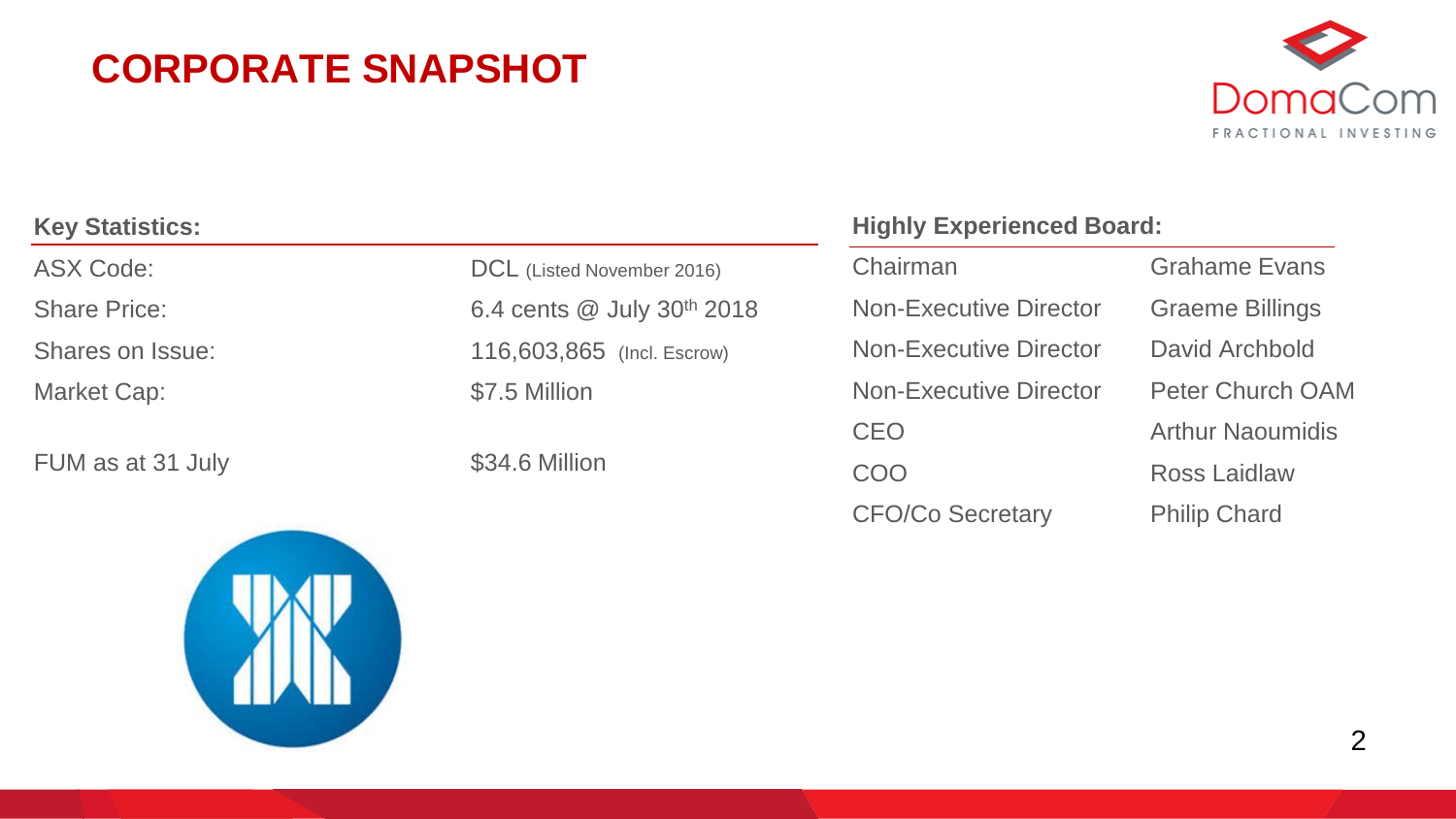### **CAPITAL & COST SUMMARY**

#### **Cash Position:**

Cash at 30<sup>th</sup> June 2018 **\$0.80 Million** 

#### **What is being done about our cash position?**

EGM was held on 15th May to refresh placement capacity We are actively pursuing options to top up our cash Will advise the market in mid-August

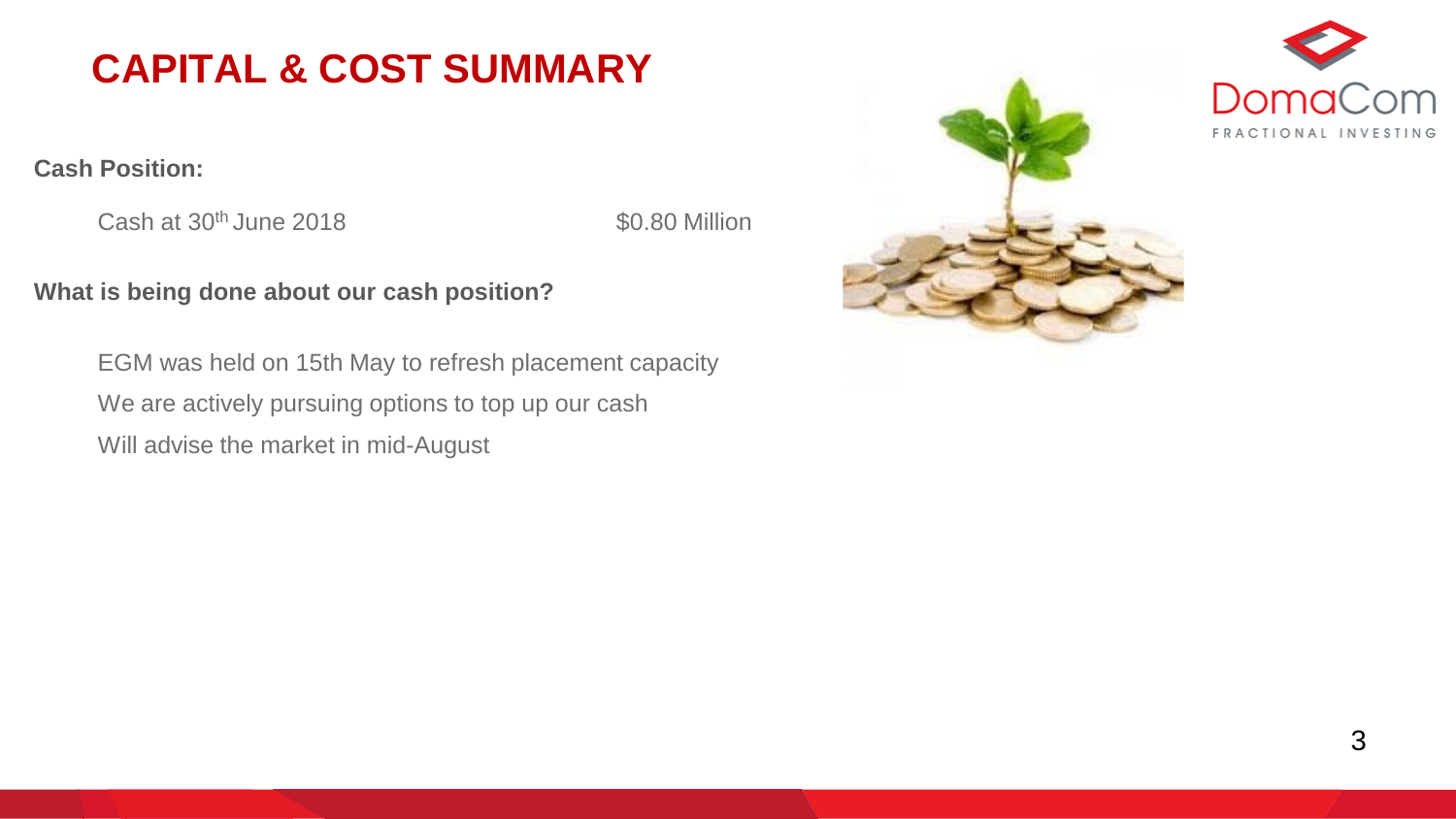### **KEY MILESTONES FOR DOMACOM**

### • **FUM Growth Starting**

- It took us 4 years to get to \$28 Million
- We are now nearly \$35 million
- Another \$17 Million FUM due to exchange shortly
	- Expect to result in \$50+ Million FUM when completed
	- $\triangleright$  All transactions have debt what we have been missing!
- \$100 Million+ FUM in pipeline
	- Again, all transactions have debt

#### • **Debt for Property investments**

- New \$100 Million loan facility
	- A \$100 Million loan facility put in place on 4<sup>th</sup> June 2018
	- First transaction utilising facility being structured
- First two combined Debt/Equity campaigns completed
- DomaCom in discussion with several Banks to provide loans for the platform
	- Several banks engaged first decision expected soon
	- SMSF's will not require a Limited Recourse Borrowing Arrangement simplicity & cost savings



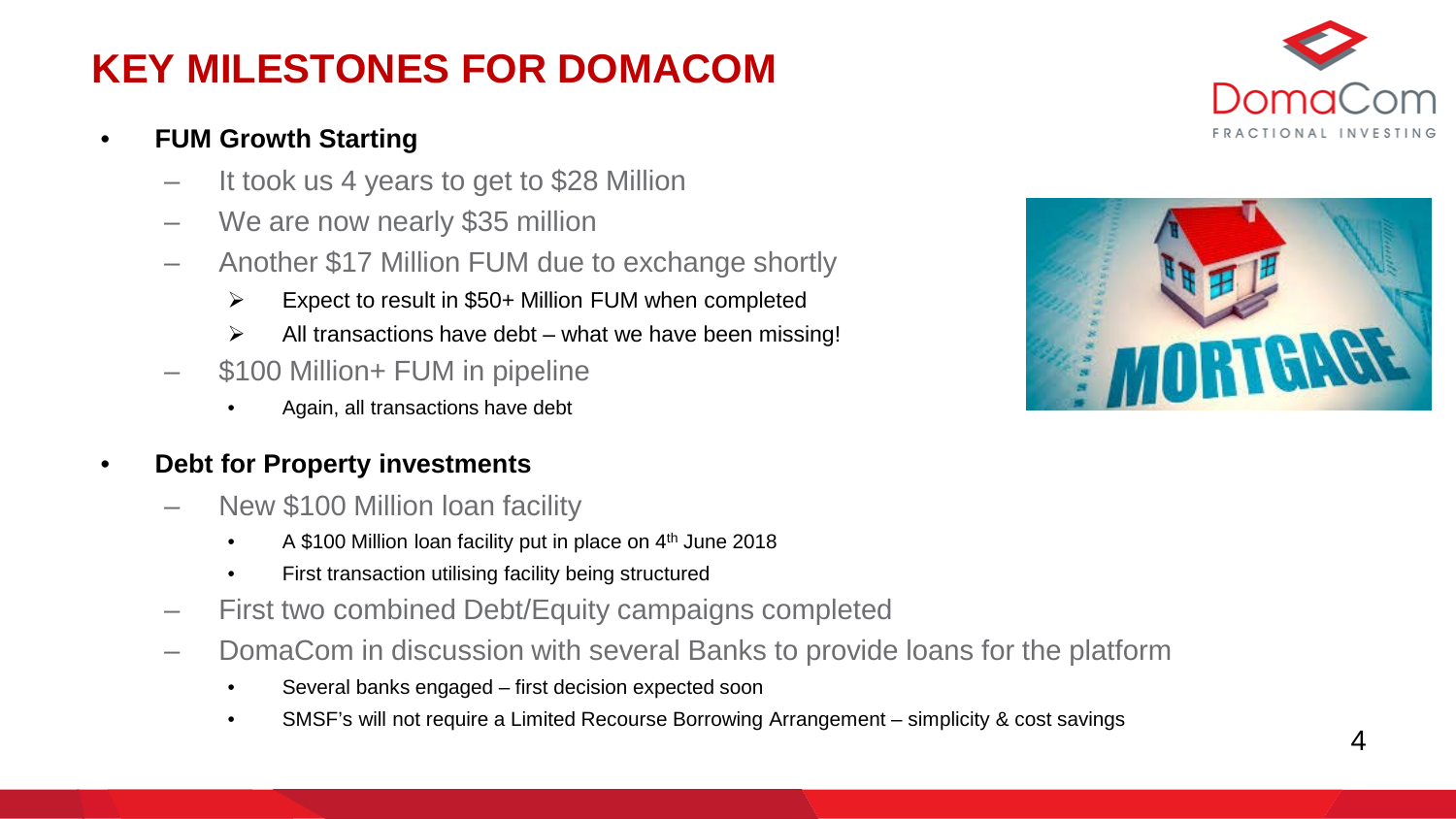## **KEY UPCOMING MILESTONES FOR DOMACOM**



- **First Registered Mortgage Investments have been completed**
	- Investors can now participate in mortgage loan campaigns to fund DomaCom property investments
	- Attractive returns secured by first registered mortgages:
		- Low Loan-to-Value(LVR) ratio's generally between 40% and 60%
		- 5.06% p.a. for loans secured against residential properties
		- 9.56% p.a. for loans secured against the land and assets of a development
		- These rates are received on a monthly basis in investors hands after all costs
- **Sydney Badgerys Creek Land banking Success**
	- First \$4.2 Million campaign completed and property settled 30<sup>th</sup> April
	- Second \$5.7 Million campaign capital raising completed and contracts exchanged
	- Third and fourth Land banking parcels currently being negotiated
	- Further \$40 million Land Banking transactions in pipeline
	- Adds 10 year FUM to the platform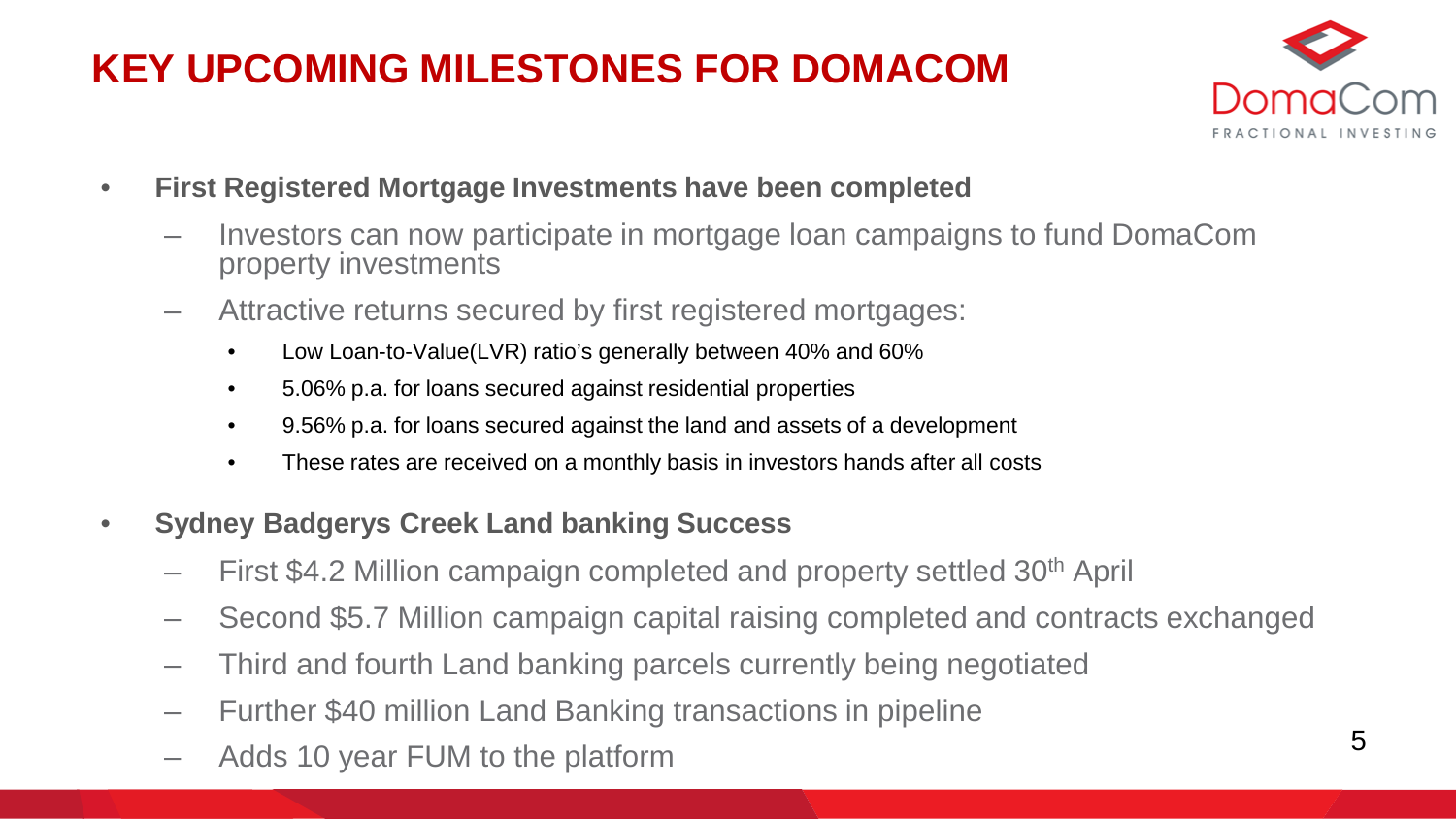### **INCREASED RANGE OF ASSETS THAT CAN BE FRACTIONALISED**



- DomaCom has already completed crowdfunding campaigns across broad range of different property sectors including residential, commercial, rural and Land Banking assets in all states of Australia
- DomaCom platform has not only the ability to hold broad range of different property assets types but also different asset classes including real estate, mortgages, and other debt and equity based securities
- DomaCom's broadening of asset classes increase the range of opportunities available and in turn should drive funds under management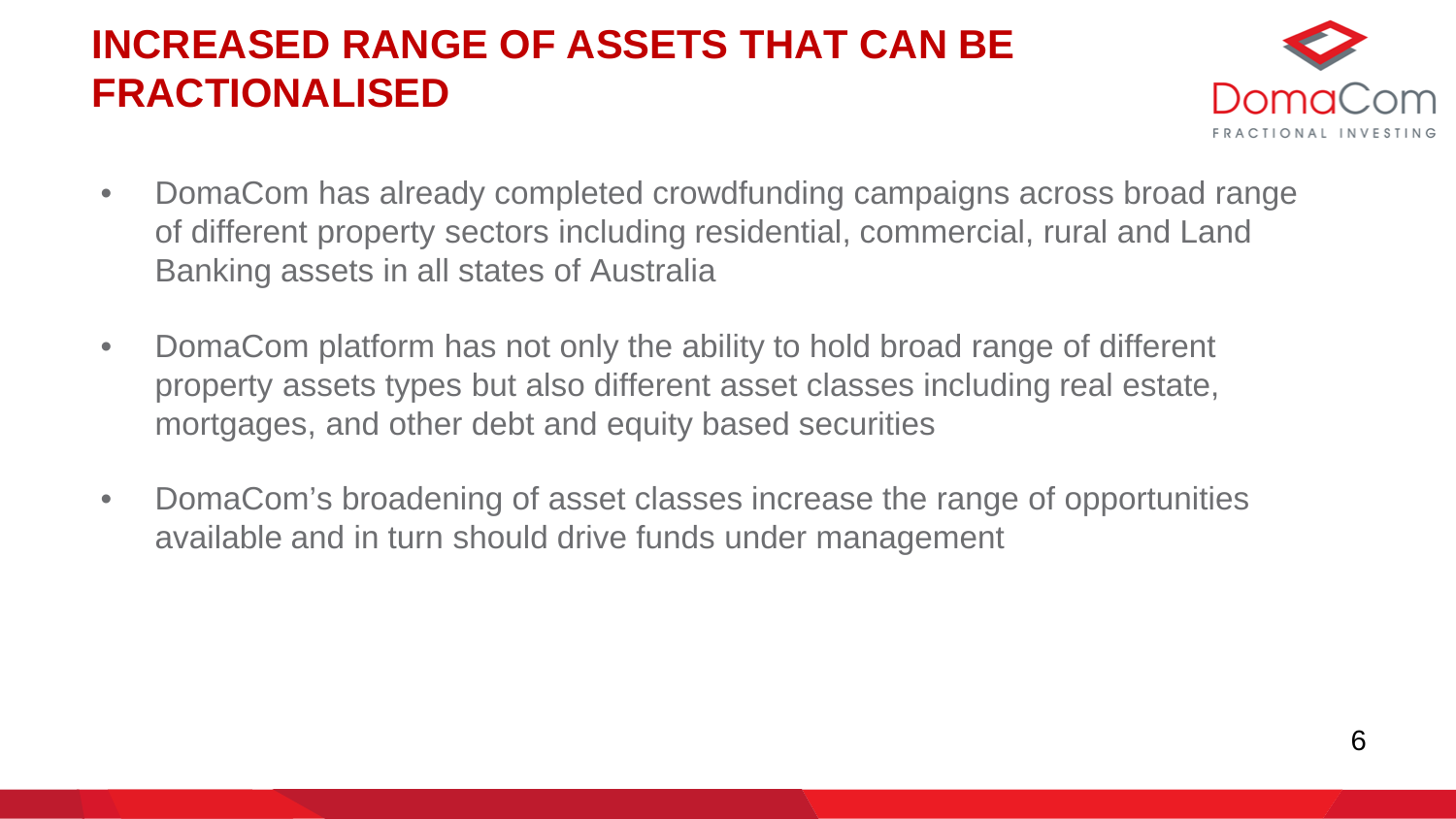## **KEY UPCOMING MILESTONES FOR DOMACOM**



- **First "Special Opportunity" transaction imminent**
	- A pooled mortgage fund being structured for SMA model manager
	- Supplementary PDS expected to be launched August 2018
	- 6 month target is circa \$20 million for first model manager
	- Several other model mangers interested in solution
- **Upfront Platform Fees Introduced**
	- Upfront fees being charged to use platform where platform being used for development projects
	- Several development projects being negotiated which will result in upfront fees
	- This will help address our cash flow needs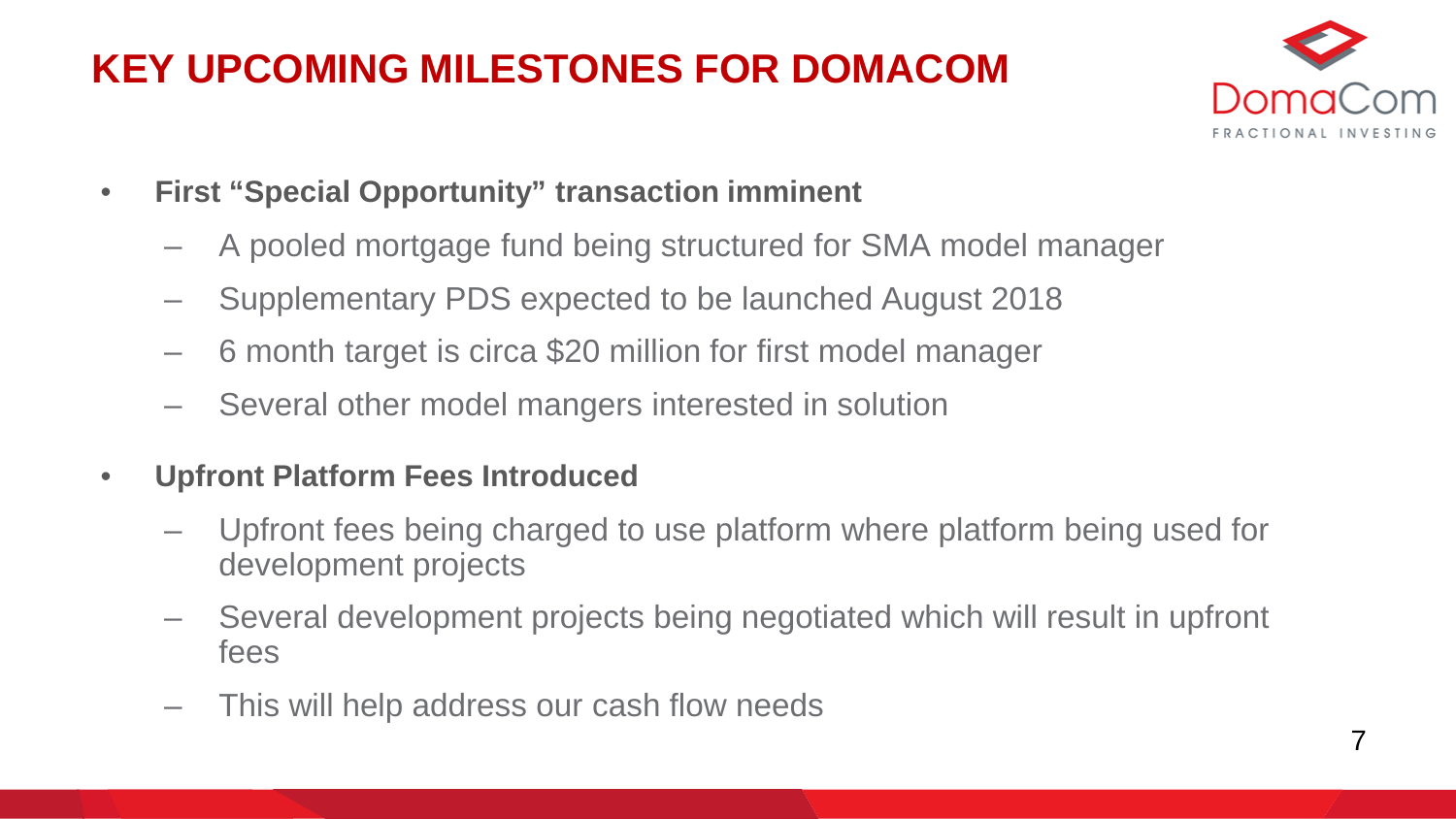## **KEY UPCOMING MILESTONES FOR DOMACOM**



- **Senior Equity Release**
	- Product documentation being finalised for ASIC review
	- ASIC Relief Instrument expected shortly
	- Expected launch is now early 2018 Q4
	- Strong fit with inter-generational financial planning
- **SMSF Ruling:** 
	- Federal Court & AAT Appeals were heard on May 23rd 2018
	- DomaCom is awaiting judgment
- **Treasury Draft Managed Investment Trust(MIT) amendments** 
	- Treasury has released revised MIT Legislation on 26th July 2018
	- The proposed MIT Residential Property Ban has been removed!
		- DomaCom participated in the consultation process with Treasury
	- Revised legislation no longer has an impact on DomaCom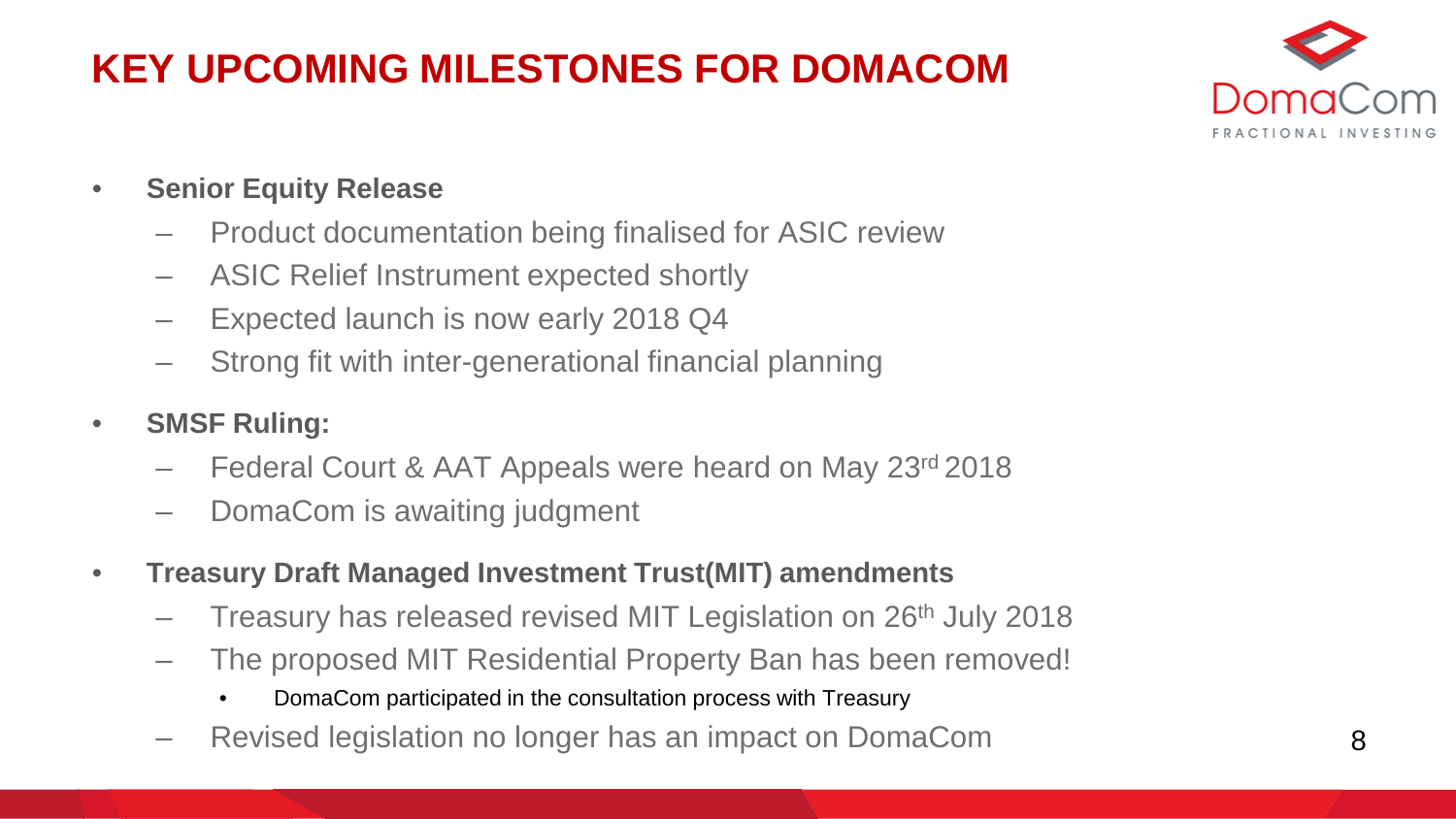### **HIGHLY EXPERIENCED BOARD**





**Chairman**  Grahame Evans 30+ years financial services Extensive board experience



**Non-Executive Director** Graeme Billings 34 years PWC audit



**Non-Executive Director** David Archbold 45 years property veteran



**Non-Executive Director** Peter Church OAM Extensive legal experience



**Chief Executive Officer** Arthur Naoumidis 22+ years financial services Ex-CEO of Praemium(ASX:PPS) 13 years senior IT



**Chief Operating Officer** Ross Laidlaw 25+ years financial services Ex-CEO of Skandia Australia



**Chief Financial Officer** Philip Chard 20+ financial services